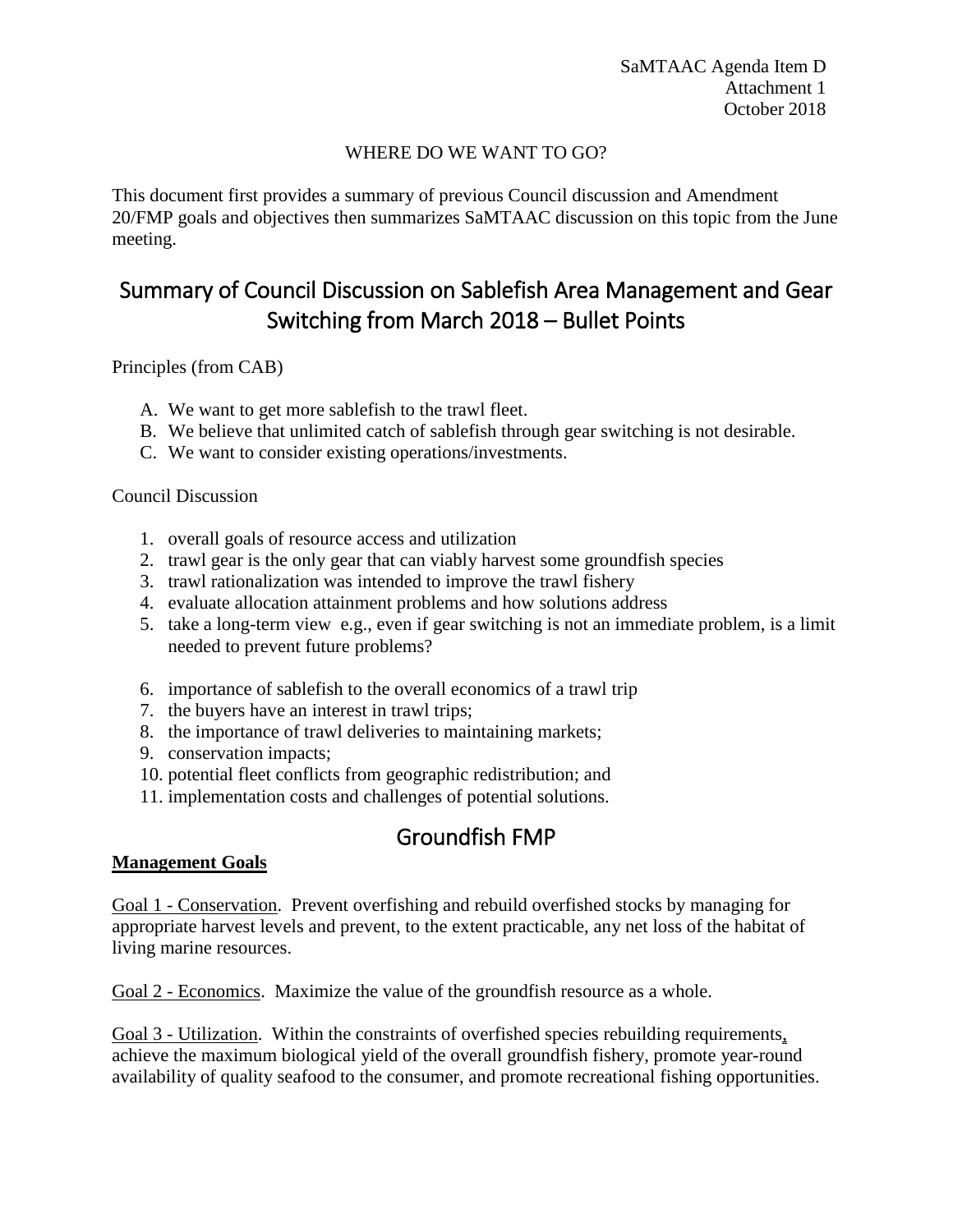# Amendment 20

Goal

*Create and implement a capacity rationalization plan that increases net economic benefits, creates individual economic stability, provides for full utilization of the trawl sector allocation, considers environmental impacts, and achieves individual accountability of catch and bycatch* 

#### **Objectives**

The above goal is supported by the following objectives:

- 1. Provide a mechanism for total catch accounting.
- 2. Provide for a viable, profitable, and efficient groundfish fishery.
- 3. Promote practices that reduce bycatch and discard mortality and minimize ecological impacts.
- 4. Increase operational flexibility.
- 5. Minimize adverse effects from an IFQ program on fishing communities and other fisheries to the extent practical.
- 6. Promote measurable economic and employment benefits through the seafood catching, processing, distribution elements, and support sectors of the industry.
- 7. Provide quality product for the consumer.
- 8. Increase safety [i](#page-2-0)n the fishery.<sup>i</sup>

### SaMTAAC Discussion

Other possible principles/criteria/objectives suggested by individuals during SaMTAAC discussion

- a. Maximum benefit for trawl sector (similar to 3 in Council discussion summary)
- b. Gear switching is an important part of the program for trawl vessels
- c. Recognize existing investment in gear switching (people who have made investment should not lose that investment) (similar to C in CAB principles)
- d. Prevent new entry into gear switching (similar to 5 in Council discussion summary)
- e. Prevent excessive gear switching in the future
- f. One area or region should not be disadvantaged relative to others
- g. Consider needs of quota funds to be able to lease out quota
- h. Solutions should be measured—proportional to the degree/scope of the program.